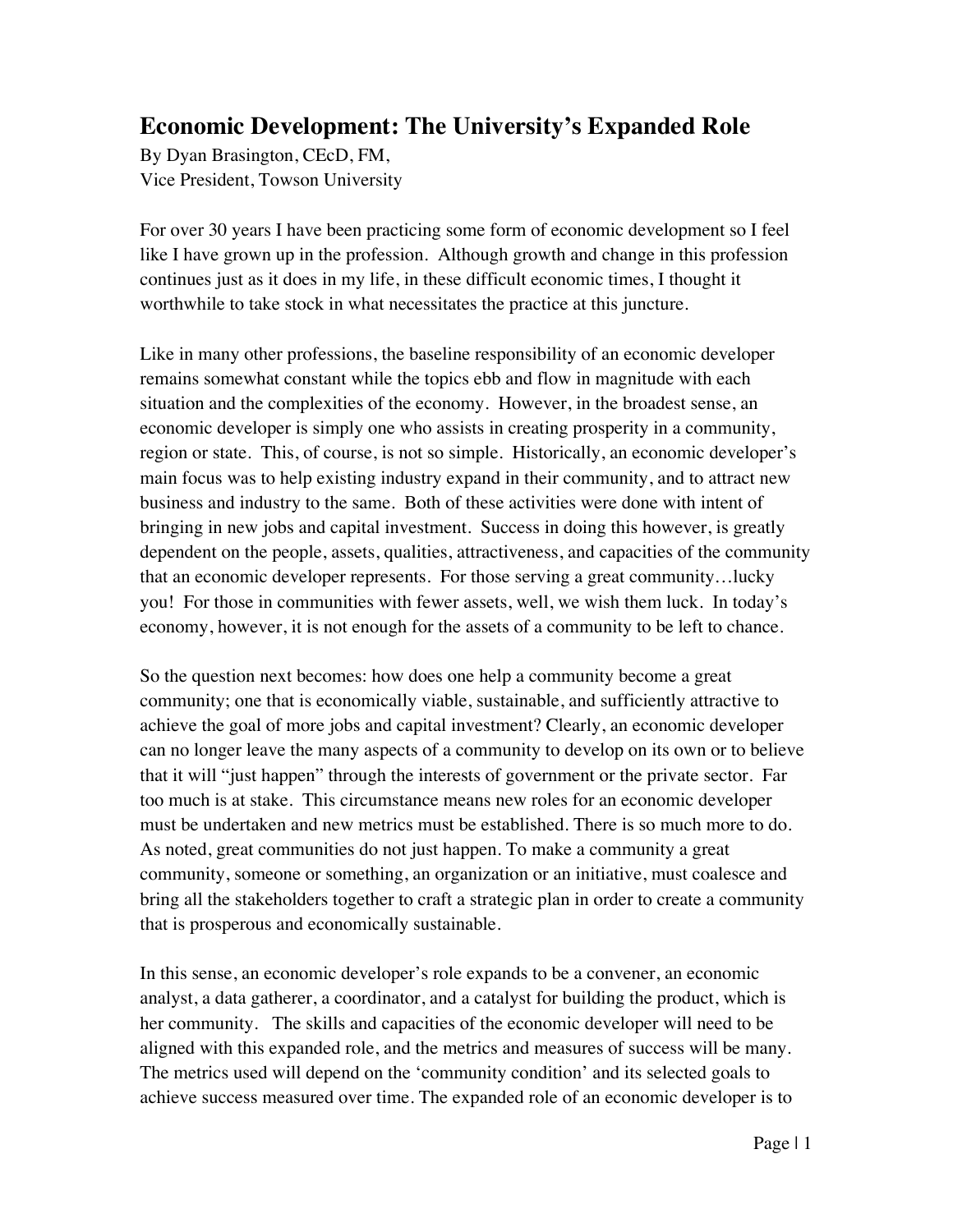be a catalyst and bring assets of place together to create prosperity through the talents and education of its people, convening all on a common platform for purposes of creating a great community.

## *What do university economic developers do with this mouthful of P's: Prosperity of Place through People and Platforms?*

In a very real sense, a university is its own community, with a complex infrastructure founded on shared governance. It has its own place, people and platforms and strives to create one of the greatest assets in a region through the education and expertise of its students, faculty and staff. While a university creates its own community, a university is not an insular place and is a community within a larger community of government, notfor-profit organizations and the private marketplace. Further, to be economically viable in this era of fast dwindling public financial support, public universities, in particular, must find ways to coordinate and leverage, even more than before, with outside collaborators so that it can be more productive and relevant to the success of its students and of its greater community.

Traditionally, economic development at a university encompassed several familiar activities that also can be measured by the creation of new jobs and capital investment. As part of this measure, activities that universities have typically undertaken are the creation and management of business incubators, development of research parks, and importantly, the development and commercialization of intellectual property. However, just as the expanded role for community economic developers has evolved, so has that of economic development initiatives from within a university.

The university economic developer's role now strategically includes linking the resources from within the university community to the greater community. The economic development role has expanded to include bringing university resources and talents, educated students, faculty expertise, arts, culture, athletics, civic engagement and more to the greater community, weaving it into the fabric of the region and the state to create prosperity. Importantly, the university's role is to serve as an unbiased venue or forum where the greater community can convene and create platforms that advocate together for a prosperity agenda for the greater community.

A university's involvement in this way is no easy task as the hearts and minds of many in a university are easily focused solely on their tasks at hand, whether it is research, teaching, service, or scholarship. Producing great students and harnessing that talent to help a community be a great community, requires a broader vision, more time and energy, and an outward engagement which demonstrates how students will be prepared to